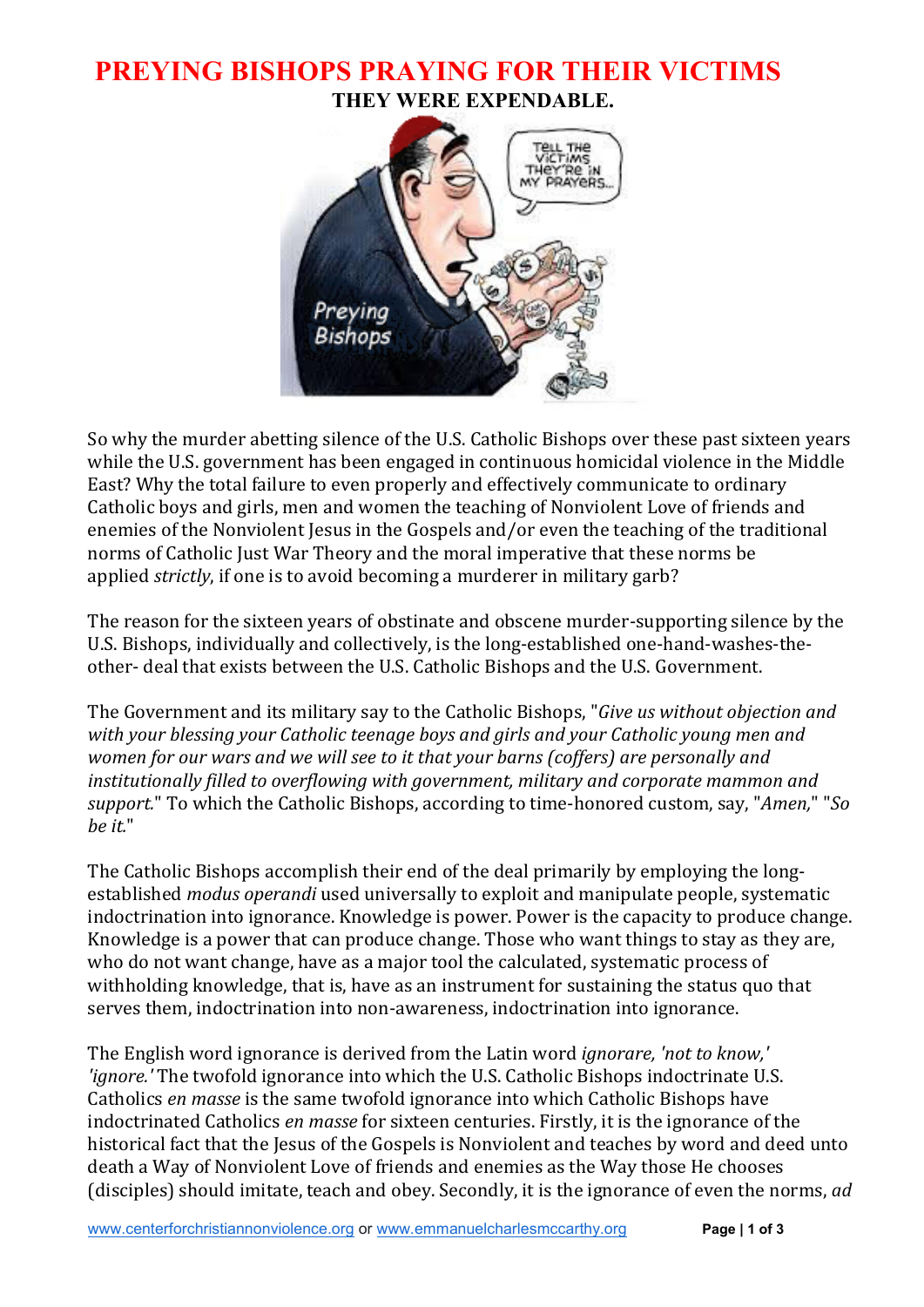# **PREYING BISHOPS PRAYING FOR THEIR VICTIMS**

*bellam* and *in bello,* of their own violence justifying substitute for Jesus' teaching of Nonviolent Love of friends and enemies, namely, Catholic Just War Theory.

If the Bishops of the U.S. Catholic Church had taught, especially to young people, the factual truth about the Nonviolent Jesus of the Gospels and His Way of Nonviolent Love of friends and enemies, with the same vigor and intensity as they have taught about the evil of abortion, how many young Catholic men and women would have gone to the Middle East to kill and maim people over the last sixteen years? If the Bishops of the U.S. Catholic Church had taught with the same vigor and intensity as they have taught about abortion, especially to young people, the *ad bellam* and *in bello* standards of Catholic Just War Theory, and that the moral consequences of not adhering *strictly* to these standards are the same moral consequences as procuring an abortion, how many young Catholic men and women would have gone to the Middle East to kill and maim people over the last sixteen years?

Sanity and a modicum of spiritual care for the Catholic young people of a diocese or nation would seem to make it a moral imperative for every Catholic Bishop(s) in the U.S. to thoroughly teach from grammar school onward the factual truth regarding the Nonviolent Jesus of the Gospel and His Way of Nonviolent Love of friends and enemies, as well as, to thoroughly teach the only moral exception to Jesus' teaching available to Catholics, that is, Catholic Just War Theory strictly adhered to. But the Catholic bishops of the U.S. do neither. At best a Catholic Bishop(s) will give mere lip service to the Catholic Just War Theory and maybe a passing nod to the Nonviolent Jesus of the Gospels and His Way of Nonviolent Love of all under all circumstances. But that is about it. How often in your parish Church have you heard the pastor give a Sunday homily on the Nonviolent Jesus of the Gospels and His Way of Nonviolent Love of friends and enemies or even on the standards of the traditional Catholic Just War Theory?

Yet, Catholics in the U.S. live in a secular political society and under a government that for decades spends more money on wars and the preparation for wars than any society or government in the history of humanity. It annually pays scientifically gifted people in universities billions of dollars to enhance arsenals of weapons that are already the most destructive weapons ever invented by human beings. It spends billions more on propaganda and public relations gimmicks to entice young people into the moonshine of the glories and nobility of war. There is almost no area of a young person's life and mind in the U.S. that is not daily subjected to expensive, hard core military propaganda. U.S. mass media of every sort is saturated to the point of mental and emotional, moral and spiritual suffocation with the most sophisticated military propaganda and public relations ploys that money can buy.

In this atmosphere all the U.S. Catholic Bishops do for the souls and minds and bodies of their Catholic children and young people is give occasional lip service to the general, non-specific notion of Catholic Just War Theory and possibly a momentary nod to the Nonviolent Jesus and His Way of Nonviolent Love of friends and enemies. However, for the last sixteen years while the U.S. has been actively engaged in wars in Afghanistan, Iraq, Libya, Syria, etc., they have not even done that, leaving tens of thousands of Catholic teenagers and young men and women to sign-up for and enter into the mass slaughter of war with little to no moral guidance regarding the precepts and principles to which a Catholic must adhere in relation to the phenomena of war if he or she is to avoid engaging in intrinsically grave evil, i.e., murder.